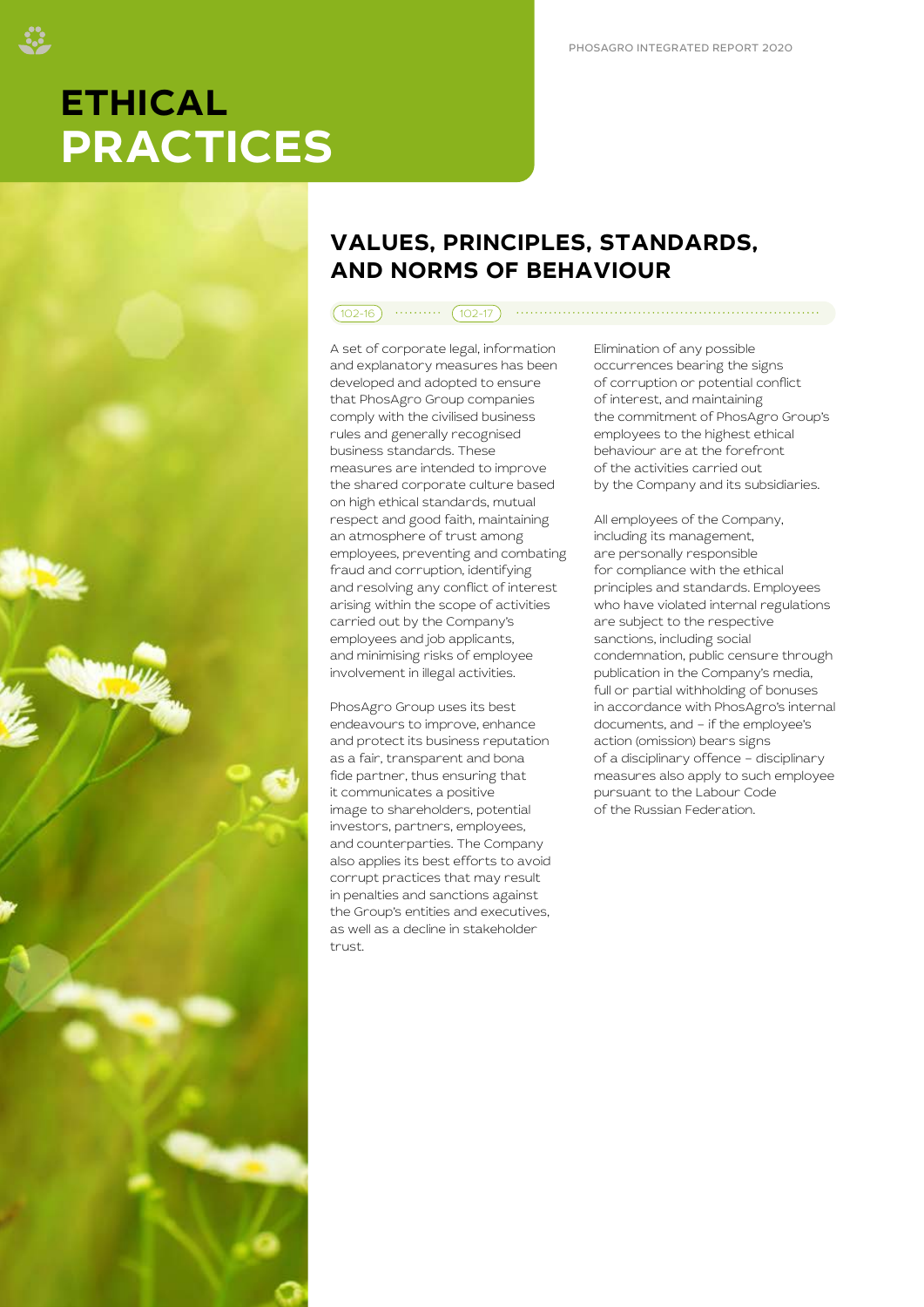但

| <b>Document name</b>                                                                                        | Content                                                                                                                                                                                                                                   |
|-------------------------------------------------------------------------------------------------------------|-------------------------------------------------------------------------------------------------------------------------------------------------------------------------------------------------------------------------------------------|
| Code of Ethics                                                                                              | The Code outlines the key principles and rules of ethical business conduct<br>underlying the corporate culture of PhosAgro Group companies                                                                                                |
| Anti-Corruption Policy                                                                                      | The Policy defines the goals and objectives and sets forth the Company's<br>key principles and employee responsibilities in the sphere of anti-fraud and<br>anti-corruption                                                               |
| Regulations on Conflict of Interest                                                                         | The Regulations establish the procedure for identifying and resolving conflicts of<br>interest arising with employees in the course of their employment                                                                                   |
| Regulations on the Commission for Combating<br>Fraud and Corruption and Regulating Conflicts of<br>Interest | The Regulations address and govern the issues pertaining to employee anti-<br>corruption compliance                                                                                                                                       |
| Regulations on Internal Checks<br>Regulations on Inspections                                                | The Regulations govern a set of actions taken to elicit the facts and identify<br>the circumstances, motives and conditions of misconduct, incidents, and other<br>violations of requirements set out in the Company's internal documents |
| Terms of use of the PhosAgro Hotline                                                                        | The Terms set out the goals and objectives with regard to the receipt of<br>employee reports on the matters pertaining to combating fraud, corruption and<br>theft and identifying conflicts of interest                                  |

**Notification tools in place at PhosAgro Group to notify the relevant Company's executives of any instances of misconduct and corrupt practices**

| Instrument                        | Description                                                                                                                                                                                                                                                                                                                                                                                                                       |
|-----------------------------------|-----------------------------------------------------------------------------------------------------------------------------------------------------------------------------------------------------------------------------------------------------------------------------------------------------------------------------------------------------------------------------------------------------------------------------------|
| Obligation                        | Any Company employee, as well as any member of the Board of Directors and Management Board who has<br>become aware of any actual or potential violation of law or PhosAgro's internal regulations is obliged to<br>give a prompt notice of the same in writing.                                                                                                                                                                   |
|                                   | The employee is obliged to notify the Company of any inducement to corruption and any violations<br>showing signs of corruption, including those targeted at other employees, counterparties or other parties<br>interacting with the Company                                                                                                                                                                                     |
| Communication                     | The procedures for reporting and consideration of violation reports are defined in the Anti-Corruption<br>Policy, the Code of Ethics, the Regulations on Conflict of Interest, and the anti-corruption agreement                                                                                                                                                                                                                  |
| Confidentiality and<br>protection | A person who has submitted the above notice/report is guaranteed confidentiality of the information<br>received, as well as such person's personal data.                                                                                                                                                                                                                                                                          |
|                                   | The Company assumes measures to protect the employee who has notified the employer of any actual or<br>potential of law and the Company's internal regulations that poses a threat to its interests                                                                                                                                                                                                                               |
| Advice                            | PhosAgro's Code of Ethics states that each Company employee, if they have any questions relating to anti-<br>corruption compliance or any concerns as to the rightness of their actions or the actions of other Company<br>employees, counterparties, or other parties interacting with the Company, may seek advice or assistance from<br>their immediate supervisors or, if need be, the relevant business units of the Company |
| PhosAgro Hotline                  | The Hotline operates to improve the efficiency of measures taken to prevent fraud, corruption, theft, and conflict<br>of interest, as well as mitigate the compliance and reputational risks resulting from violation of professional and<br>ethical standards by the Company's employees                                                                                                                                         |

# **ANTI-CORRUPTION**

The Company operates in strict compliance with generally accepted ethical business standards and is intolerant to anyone taking advantage of their official position

contrary to public or national interests. To prevent fraud and corruption, PhosAgro has put in place its Anti-Corruption Policy together with a system

205-1

covering 100% of its activities and a commission on fraud, corruption, and conflicts of interest. The Company seeks to identify and assess corruption risks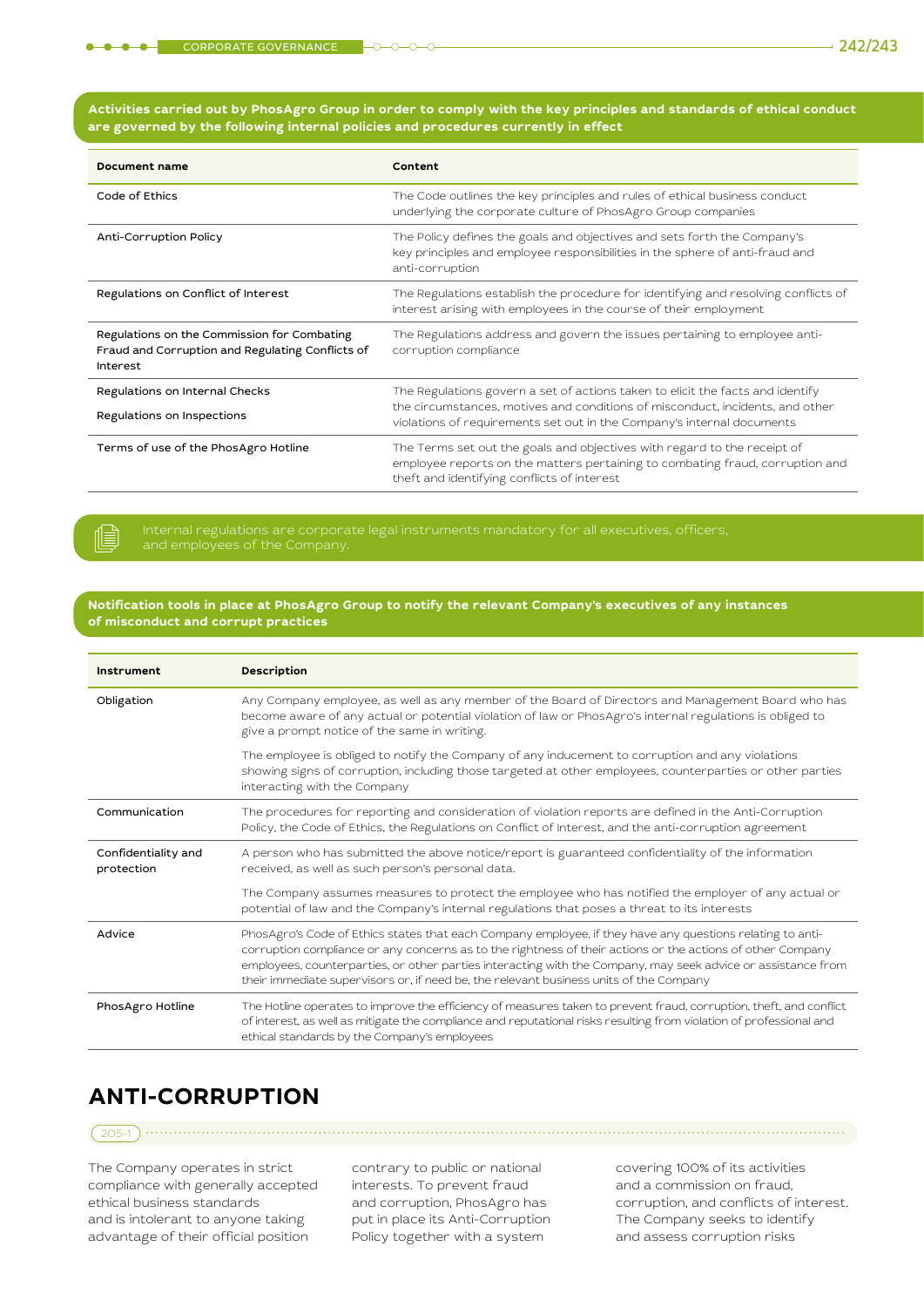on a regular basis to keep track of functions and positions exposed to such risks. PhosAgro's management receives regular reports on the progress of anti-corruption initiatives

and the performance of the antifraud and anti-corruption system.

Managers are required to identify risks and prevent wrongdoings within the scope of their authority as provided for by internal regulations, including Apatit's Risk Management Regulations.

#### **PHOSAGRO'S PARTICIPATION IN COLLECTIVE EFFORTS TO COMBAT CORRUPTION**

 $205-2)$ 

The Company's Anti-Corruption Policy is implemented in accordance with Russian anti-corruption laws and international conventions (including the United Nations Convention Against Corruption and the OECD Convention).

To prevent and combat corruption, the Company cooperates

with business communities and participates in public associations:

- **•** the Anti-Corruption Charter of the Russian Business;
- **•** the Social Charter of the Russian Business sponsored by the Russian Union

of Industrialists and Entrepreneurs (RSPP);

**•** the Russian Association of Fertilizer Producers (RAFP), a sectoral non-profit organisation established by the largest Russian producers of mineral fertilizers.

#### **PREVENTING CORRUPTION THROUGH INTERACTION WITH PARTNERS AND COUNTERPARTIES**

205-2

In line with its anti-fraud and anticorruption policies, PhosAgro seeks to minimise the risk of business relations with those potentially involved in fraud and/or corruption or tolerant to corrupt practices. In 2020, PhosAgro refused to enter into a contract with a business partner because of the latter's

fraudulent acts (resulting in criminal proceedings). PhosAgro reminded another counterparty of strict compliance with the anti-corruption clause which requires employees to refrain from abusing their official position in order to obtain any benefits, such as money, valuables,

other property, or property-related services.

#### **COMMUNICATION AND TRAINING ABOUT ANTI-CORRUPTION POLICIES AND PROCEDURES**

The Company offers ongoing training programmes to educate employees on anti-corruption in order to minimise the risk of their involvement in corrupt practices. PhosAgro has put in place a robust training system to prevent any and all corrupt practices,

mitigate possible harm, and eliminate

the consequences thereof.

In 2020, the compliance officer conducted an additional induction training exercise for all new hires on how to prevent and combat corruption in practice in line with internal regulations, with 543 briefings held.

Every year, the Company's dedicated training centres engage external consultants to teach employees of the Economic Security Department.

205-2

PhosAgro is considering an extension of the annual anti-corruption training programme to include bluecollar workers as well, with a view to covering 100% of the Company's headcount.

#### $\bullet$ In 2020



training or



4,388 employees (26%) in 2019.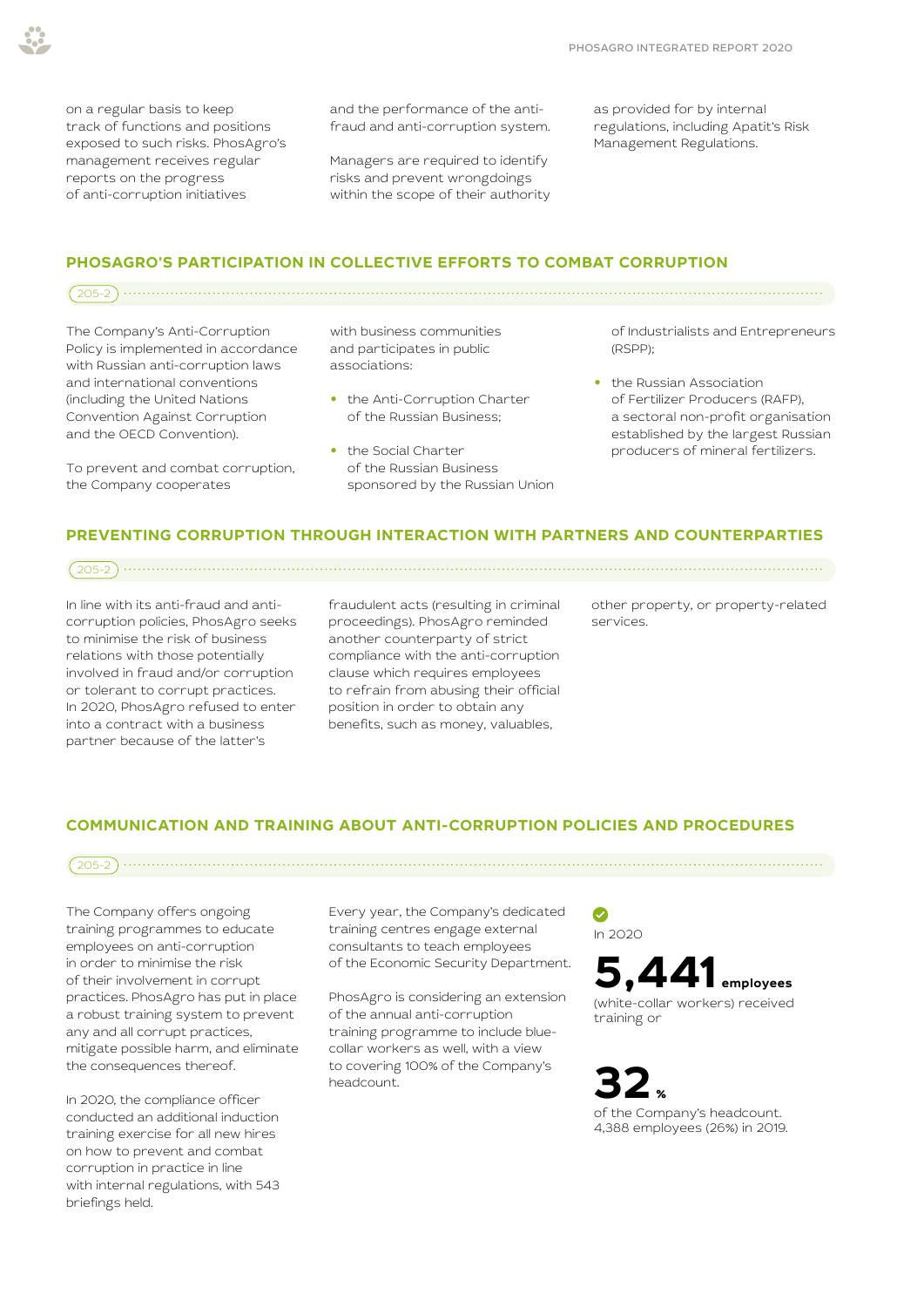#### **CONFIRMED INCIDENTS OF CORRUPTION AND ACTIONS TAKEN**

#### 205-3

In 2020, two cases of corruption were identified, one involving an administrator of the Balakovo branch at Tirvas Sanatorium and the other one involving a manager of PhosAgro Education Centre. Following an internal investigation, the Company terminated their employment and recovered damages in full, with no criminal proceedings initiated. In order to improve the efficiency of measures aimed at preventing corruption, fraud and theft, the Company runs a hotline portal which is governed by Hotline Regulations PVD91-2018 dated 3 September 2018.

**Reports received by the hotline by category in 2020**



#### Other

### **NON-DISCRIMINATION POLICY AND HUMAN RIGHTS**

In its operations, PhosAgro remains committed to generally accepted ethical standards.

Our goal is to keep our working environment free from restrictions based on nationality, gender, age, faith or other grounds as required by the applicable laws. Any decisions regarding promotion, hiring, remuneration or benefits are based solely on the employee's qualifications, performance, skills and experience.

In 2020, the Board of Directors and the Remuneration and Human Resources Committee paid special attention to human rights focusing on diversity, equality of genders and that of staff appointments. The discussion led to the key conclusion that every employee who works dutifully and has professional skills and competencies may apply for any position within the Company, including in an executive role.

For more information on the Company's nondiscrimination policy and human rights, see the People Development and Environmental Report sections.

## **CONFLICTS OF INTEREST**

### 102-25

The Board of Directors pays special attention to resolving conflicts of interest, with independent directors playing a crucial role in their prevention. The restated Regulations on Conflict of Interest were approved by the Board of Directors as part of the Company's internal anti-corruption regulations in late 2018.

The Company's Economic Security Department is responsible for identifying conflicts of interest and taking the required corrective actions. In its quarterly report, the IAD informs the Board's Audit Committee of all complaints received via the hotline and relevant investigation results.

The Regulations on the Board of Directors also contains provisions defining a conflict of interest and regulating the directors' actions if any such conflict arises. Every year, at one of the Board's in-person meetings, directors are notified of their duties in connection with potential conflicts of interest. In the reporting year, there were no conflicts of interests among